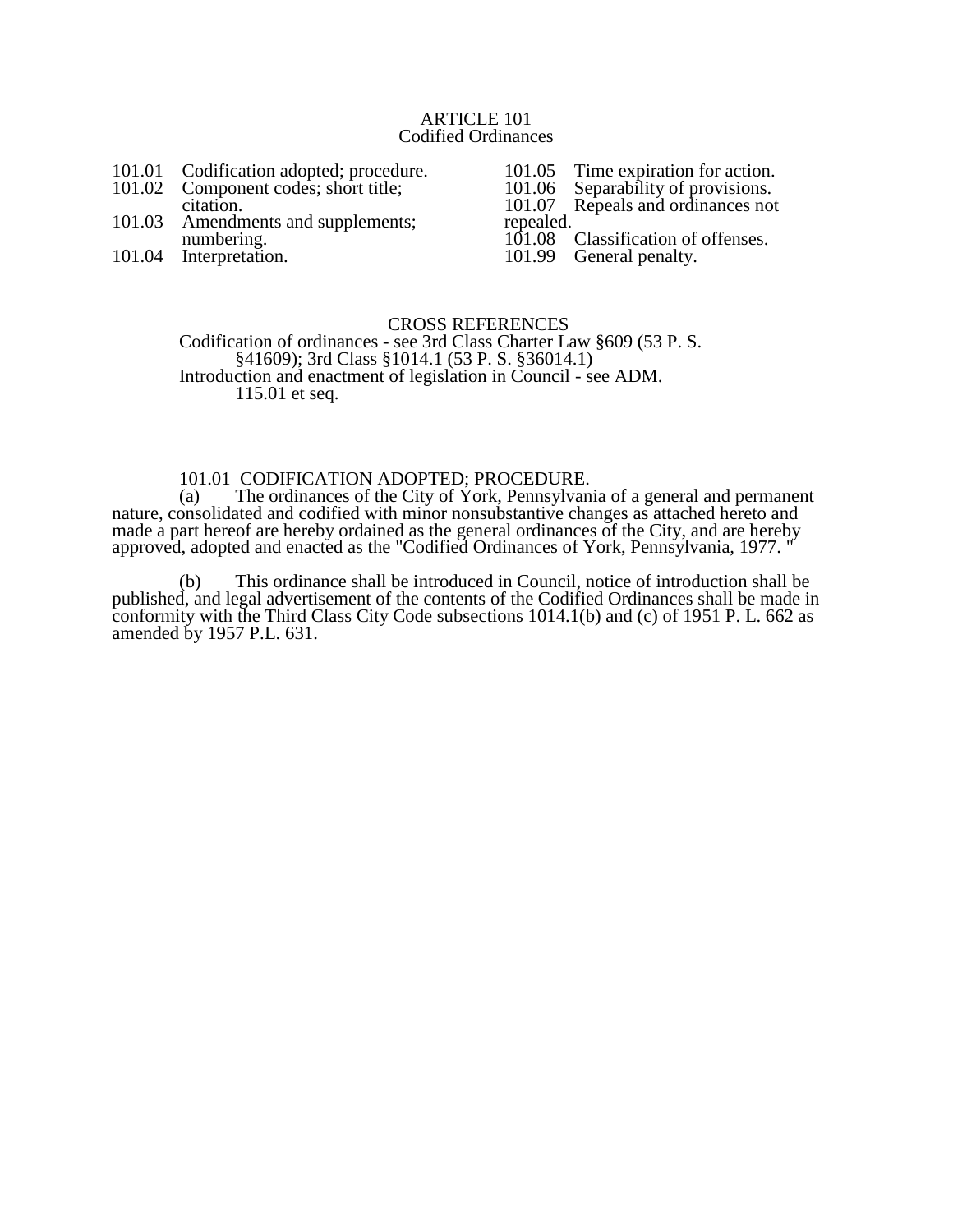101.02 COMPONENT CODES; SHORT TITLE; CITATION.

The Codified Ordinances of York, Pennsylvania, shall be comprised of the following component parts:

Part One - Administrative Code

Part Three - Business Regulation and Taxation Code

Part Five - Traffic Code

Part Seven - General Offenses Code

Part Nine - Streets, Utilities and Public Services Code

Part Eleven - Health and Sanitation Code

Part Thirteen - Planning and Zoning Code

Part Fifteen - Fire Prevention Code

Part Seventeen - Building and Housing Code

The Codified Ordinances of York, Pennsylvania, may be referred to as the "Codified Ordinances"; any component Code of the Codified Ordinances may be referred to by its name, such as the "Traffic Code", and sections of the Codified Ordinances may be cited by their number, such as Section 101.01.

# 101.03 AMENDMENTS AND SUPPLEMENTS; NUMBERING.<br>(a) The Codified Ordinances of York, Pennsylvania, may be an

The Codified Ordinances of York, Pennsylvania, may be amended or supplemented at any time and, when any amendment or supplement is adopted in such form as to indicate the intention of Council to make the same a part thereof, such amendment or supplement shall be incorporated in, and deemed a part of, the Codified Ordinances, so that a reference to the Codified Ordinances, shall be understood and construed as including the Codified Ordinances of York, Pennsylvania, and any and all such amendments and supplements. Failure of an ordinance to refer to the codification shall not render such ordinance invalid or ineffective.

(b) All amendments and supplements enacted as a part of the Codified Ordinances shall be integrated therewith by following the form of arrangement and plan set forth in the original Codified Ordinances as follows: each code shall be subdivided into titles; each title shall be subdivided into articles; and each article shall be subdivided into sections which shall be numbered in accordance with the decimal numbering system. The numbering of all sections except the penalty sections shall be consecutive within each article commencing with the first section of Article 101, which shall be numbered 101.01, the first "1" signifying Code 1, the two figures "01" before the decimal signifying the article within the Code, and the two figures "01" after the decimal signifying the first section in Article 101 of the Code. Penalty sections shall be designated "99" and shall be the last section of the article.

#### 101.04 INTERPRETATION.

In the construction of the Codified Ordinances the following rules shall control, except those inconsistent with the manifest intent of Council as disclosed in a particular provision, section or article:

(a) "Adopting Ordinance" means the ordinance of the City adopting the Codified Ordinances of York, Pennsylvania, in conformity with The Third Class City Code of Pennsylvania, and this Article 101.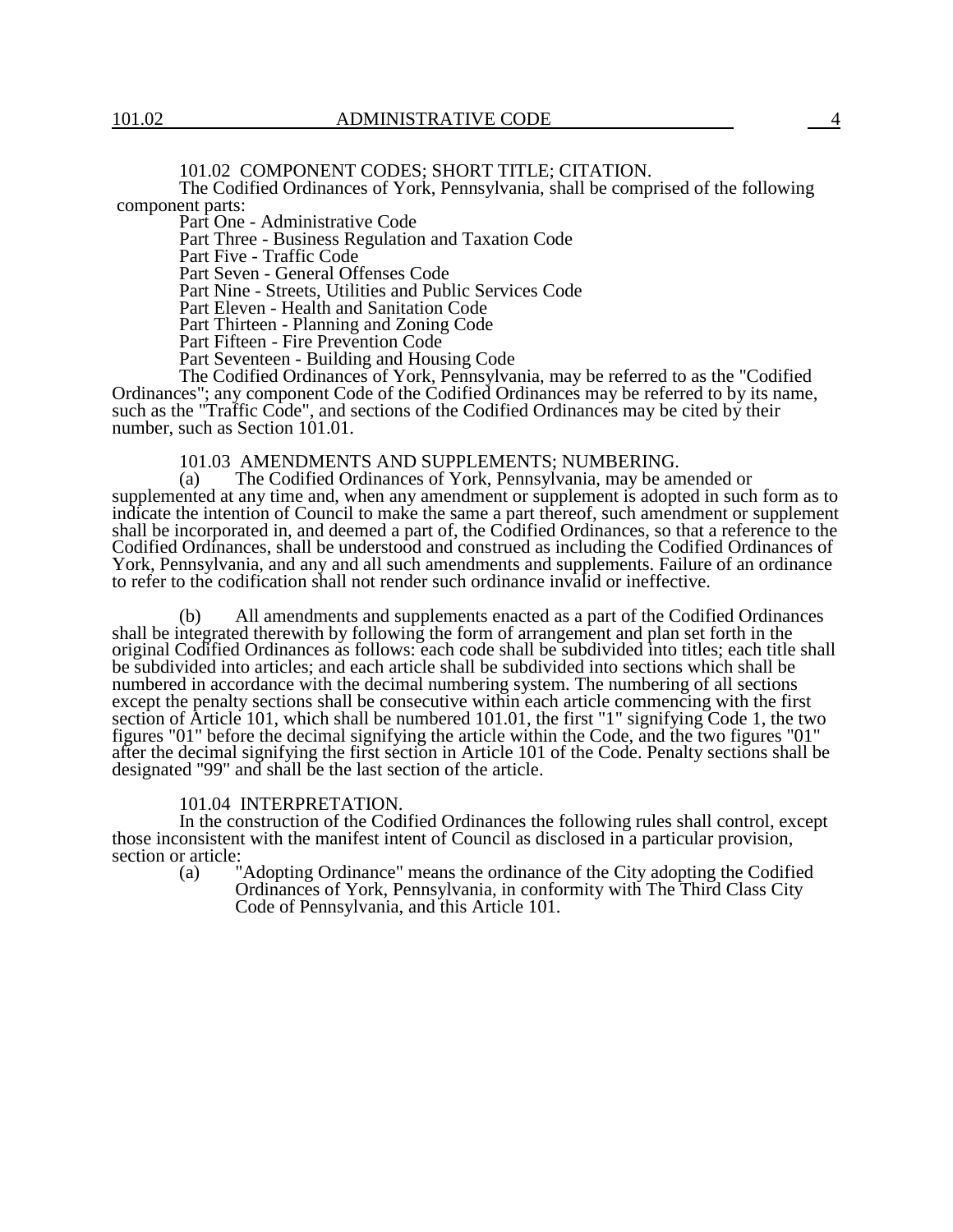| 5                            | <b>Codified Ordinances</b>                                                                                                                                                                                                                                                                                                                                                                                               | 101.04 |
|------------------------------|--------------------------------------------------------------------------------------------------------------------------------------------------------------------------------------------------------------------------------------------------------------------------------------------------------------------------------------------------------------------------------------------------------------------------|--------|
|                              |                                                                                                                                                                                                                                                                                                                                                                                                                          |        |
|                              | (b)<br>Authority. Whenever in the Codified Ordinances authority is given to an officer<br>or an act is required to be performed, such authority may be exercised and such<br>act may be performed, at the instance of such officer, by a deputy or subordinate<br>unless contrary to law or to the clear intent of any such particular provision.                                                                        |        |
|                              | <b>Calendar-Computation of Time.</b> The terms "month" and "year" shall mean the<br>(c)<br>calendar month or year. The time expressed in days within which an act is to be<br>done or a period is to expire shall be computed by excluding the first and<br>including the last day except if the last be Sunday or holiday it shall be<br>excluded. If time is expressed in hours the whole of Sunday shall be excluded. |        |
|                              | "City" and "Municipality" mean the City of York, Pennsylvania.<br>(d)<br>Conjunctions. "And" includes "or" and "or" includes "and" if the sense so<br>(e)                                                                                                                                                                                                                                                                |        |
|                              | requires.                                                                                                                                                                                                                                                                                                                                                                                                                |        |
|                              | (f)<br>"Council" means Council of the City of York, Pennsylvania.                                                                                                                                                                                                                                                                                                                                                        |        |
|                              | $\begin{pmatrix} g \\ h \end{pmatrix}$<br>"County" means the County of York, Pennsylvania.<br>"Fire Department" means the Bureau of Fire of the City.                                                                                                                                                                                                                                                                    |        |
|                              | (i)<br>Gender. Words importing the masculine shall extend and be applied to the                                                                                                                                                                                                                                                                                                                                          |        |
|                              | feminine and neuter genders.                                                                                                                                                                                                                                                                                                                                                                                             |        |
| (j)                          | <b>General Rule.</b> Except as otherwise provided in this section, words and phrases<br>shall be construed according to the common usage of language. However,<br>technical words and phrases and such others as may have acquired a special                                                                                                                                                                             |        |
|                              | meaning in the law, shall be construed according to such technical or special                                                                                                                                                                                                                                                                                                                                            |        |
|                              | meaning.                                                                                                                                                                                                                                                                                                                                                                                                                 |        |
|                              | (k)<br><b>Joint Authority.</b> Words giving authority to a board, commission, authority or to<br>three or more officers or employees or other persons shall be construed as giving<br>authority to a majority thereof unless otherwise specifically provided.                                                                                                                                                            |        |
| $\left( \frac{1}{2} \right)$ | "Keeper" or "proprietor" include persons, firms, associations, corporations,<br>clubs and copartnerships, whether acting by themselves or as a servant, agent or<br>employee.                                                                                                                                                                                                                                            |        |
|                              | "Land" or "real estate" include rights and easements of incorporeal nature.<br>(m)                                                                                                                                                                                                                                                                                                                                       |        |
|                              | Number. Words in the plural include the singular and the singular includes the<br>(n)<br>plural number.                                                                                                                                                                                                                                                                                                                  |        |
|                              | 'Oath'' includes affirmation. When an oath is required or authorized by law, an<br>$\left( 0 \right)$<br>affirmation in lieu thereof may be taken by a person having conscientious<br>scruples to taking an oath. An affirmation shall have the same force and effect as<br>an oath.                                                                                                                                     |        |
|                              | "Owner" when applied to property includes a part owner, joint owner or tenant<br>(p)<br>in common, of the whole or any part of such property.                                                                                                                                                                                                                                                                            |        |
|                              | "Person" extends to and includes associations, clubs, corporations, firms,<br>(q)<br>partnerships and bodies politic, as well as to individuals.                                                                                                                                                                                                                                                                         |        |
|                              | "Police Department" means the Bureau of Police of the City.<br>(r)<br>"Premises" when used as applicable to property extends to and includes land and<br>(s)<br>buildings.                                                                                                                                                                                                                                               |        |
| (t)                          | "Property" includes real and personal, and any mixed and lesser estates or<br>interests therein. "Personal property" includes every kind of property except real<br>property. "Real property" includes lands, tenements and hereditaments.                                                                                                                                                                               |        |
|                              | Reasonable Time. In all cases where provision is made for an act to be done or<br>(u)<br>notice to be given within a "reasonable time", it shall be deemed to mean such<br>time only as may be necessary for the prompt performance of such act or giving<br>of such notice.                                                                                                                                             |        |
|                              |                                                                                                                                                                                                                                                                                                                                                                                                                          |        |
|                              |                                                                                                                                                                                                                                                                                                                                                                                                                          |        |
|                              |                                                                                                                                                                                                                                                                                                                                                                                                                          |        |
|                              |                                                                                                                                                                                                                                                                                                                                                                                                                          |        |
|                              |                                                                                                                                                                                                                                                                                                                                                                                                                          |        |
|                              |                                                                                                                                                                                                                                                                                                                                                                                                                          |        |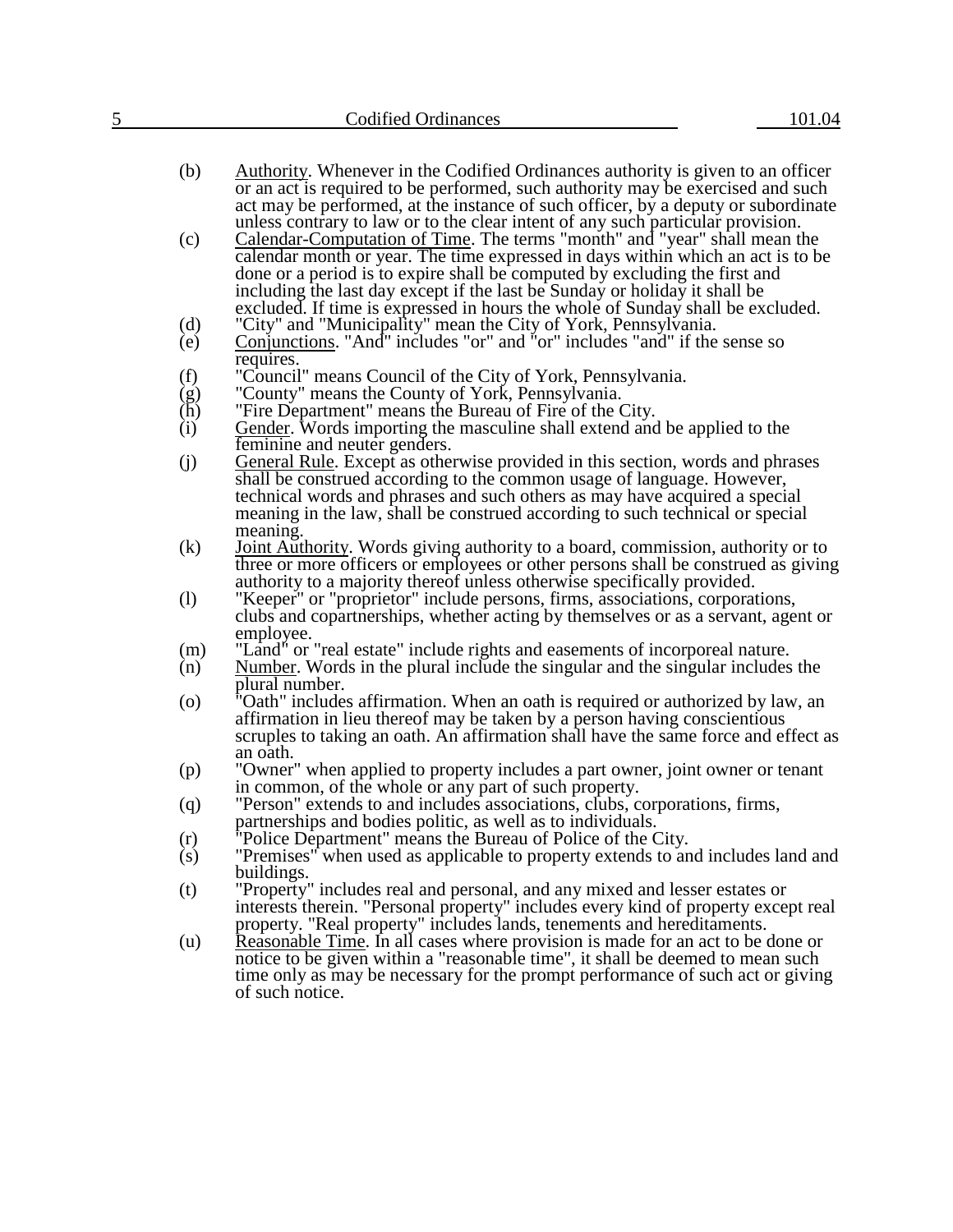- (v) "Sidewalk" means any portion of a street between the curb line and the adjacent property line, intended for the use of pedestrians, excluding parkways.
- (w) "State" or "Commonwealth" means the Commonwealth of Pennsylvania.
- (x) "Street" includes highways, alleys, avenues, boulevards, lanes, roads, streets and other public ways in the City.
- (y) "Tenant" or "occupant" as applied to building or land extends and includes any person holding a written or oral lease or who occupies the whole or any part of a building or land, alone or with others.
- $(z)$  Tenses. The use of any verb in the present tense shall include the future.
- (aa) "Third Class City Code" means the Pennsylvania Act of June 28, 1951, P. L. 662, as amended. The sections of the Third Class City Code may be cited herein as "3rd Class Section."
- (bb) "Written" or "in writing" includes any representation of words, letters or figures, whether by printing or otherwise.
- (cc) "Municipal election" means that election required by the Constitution of Pennsylvania to be held in odd-numbered years.
- (dd) "Charter Law" means the Optional Third Class City Charter Law, Act of July 15, 1957, P.L. 901 (53 P.S. §41101 et seq.)

#### 101.05 TIME EXPIRATION FOR ACTION.

Whenever any time established by the Codified Ordinances for the taking of any action expires on a Sunday or any legal holiday, such time shall not expire on such day but shall expire on the next work day.

# 101.06 SEPARABILITY OF PROVISIONS.

(a) Each section and each part of each section of the Codified Ordinances is hereby declared to be an independent section or part of a section and, notwithstanding any other evidence of legislative intent, it is hereby declared to be the controlling legislative intent that if any such section or part of a section, or any provision thereof, or the application thereof to any person or circumstances, is held to be invalid, the remaining sections or parts of sections and the application of such provision to any other person or circumstances, other than those as to which it is held invalid, shall not be affected thereby, and it is hereby declared to be the legislative intent that the Codified Ordinances would have been adopted independently of such sections or parts of a section so held to be invalid.

(b) Should any decision by a court of competent jurisdiction render this codification or the Act of 1957, July 10, P. L. 631, Section 1 (the enabling legislation by the authority of which this codification has been compiled and adopted) invalid or unconstitutional, it is hereby declared to be the legislative intent of Council that the body of the ordinances of the City of York as originally adopted shall be and remain in full force and effect to the same extent as they would be had this codification not been adopted.